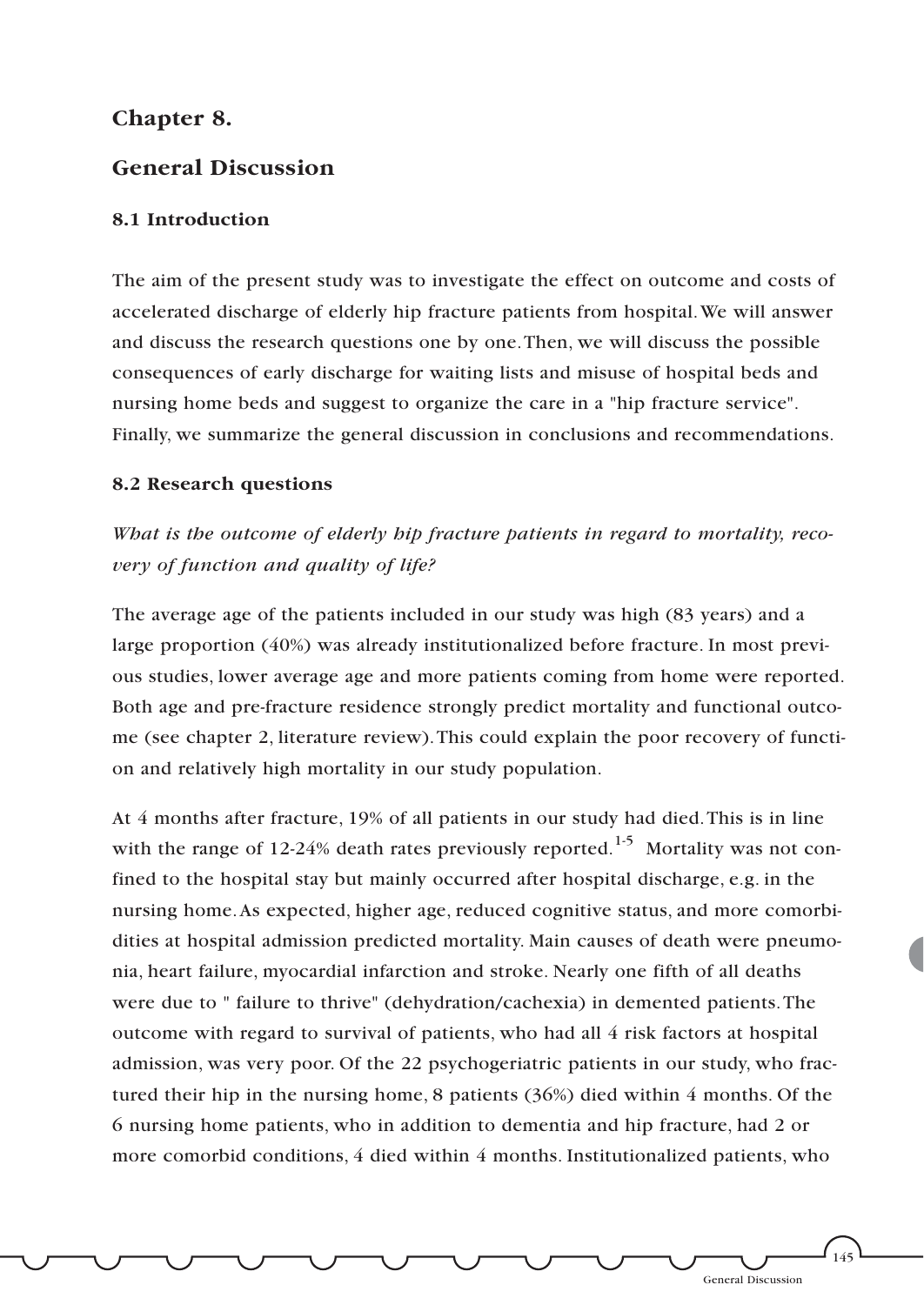in addition to dementia had other comorbid conditions that reduced mobility and function before their hip fracture should receive conservative treatment with sufficient pain relief.These patients have a poor prognosis with regard to survival and recovery of function and may benefit more of conservative treatment and sufficient pain relief.A Cochrane Review revealed that for all patients the limited available evidence from randomised trials does not suggest major differences in long-term outcome between conservative and operative management programmes for extracapsular femoral fractures, but operative treatment appears to be associated with a reduced length of hospital stay and improved rehabilitation.<sup>6</sup>

At 4 months, only 18% of patients in our study had achieved their pre-fracture ADL level (as measured by the Rehabilitation Activities Profile) and 36% their previous walking ability. This outcome is similar or worse than that reported previously.<sup>3,7-12</sup> Higher age, reduced function before fracture, and reduced cognitive status (see chapter 2, literature Review) predict reduced function after fracture. In addition to these characteristics, we found the number of comorbidities at hospital admission to be predictive for the recovery of function at 4 months after fracture. The health-related quality of life instruments (Nottingham Health Profile and COOP/WONCA carts) used in the study showed overall improvement in health-related quality of life between 1 week and 4 months after hospital admission. Unfortunately it was not possible to assess retrospectively the scores before the hip fracture.Therefore, we had to use reference values from literature for comparison. For the Nottingham Health Profile these were reported in a UK general population, divided in age and gender groups.<sup>13</sup> For the COOP/WONCA charts, Dutch general population reference values were used.<sup>14</sup> It was not surprising that the functional dimensions of these instruments showed poor recovery. At 4 months postoperatively, significant differences with the reference population were found in physical mobility (NHP), social isolation (NHP), physical fitness (C/W), and daily activities (C/W). Significant differences were also found in emotional distress (emotional reactions-NHP, feelings-C/W) and pain. For the COOP/WONCA charts, no reference values are available in regard to pain. At 4 months 20% of patients experienced severe to very severe pain (32% at 1 week and 26% at 1 month).The 4-month scores of the NHP dimension pain did not differ from the reference population. Apparently, pain is a common phenomenon in the aged (> 80 years). At 1 week and 1 month after hospital admission, patients experienced more pain ( $p < 0.001$ ) than the reference population. We agree with other researchers  $15$  that the observation and

.<br>146 General Discussion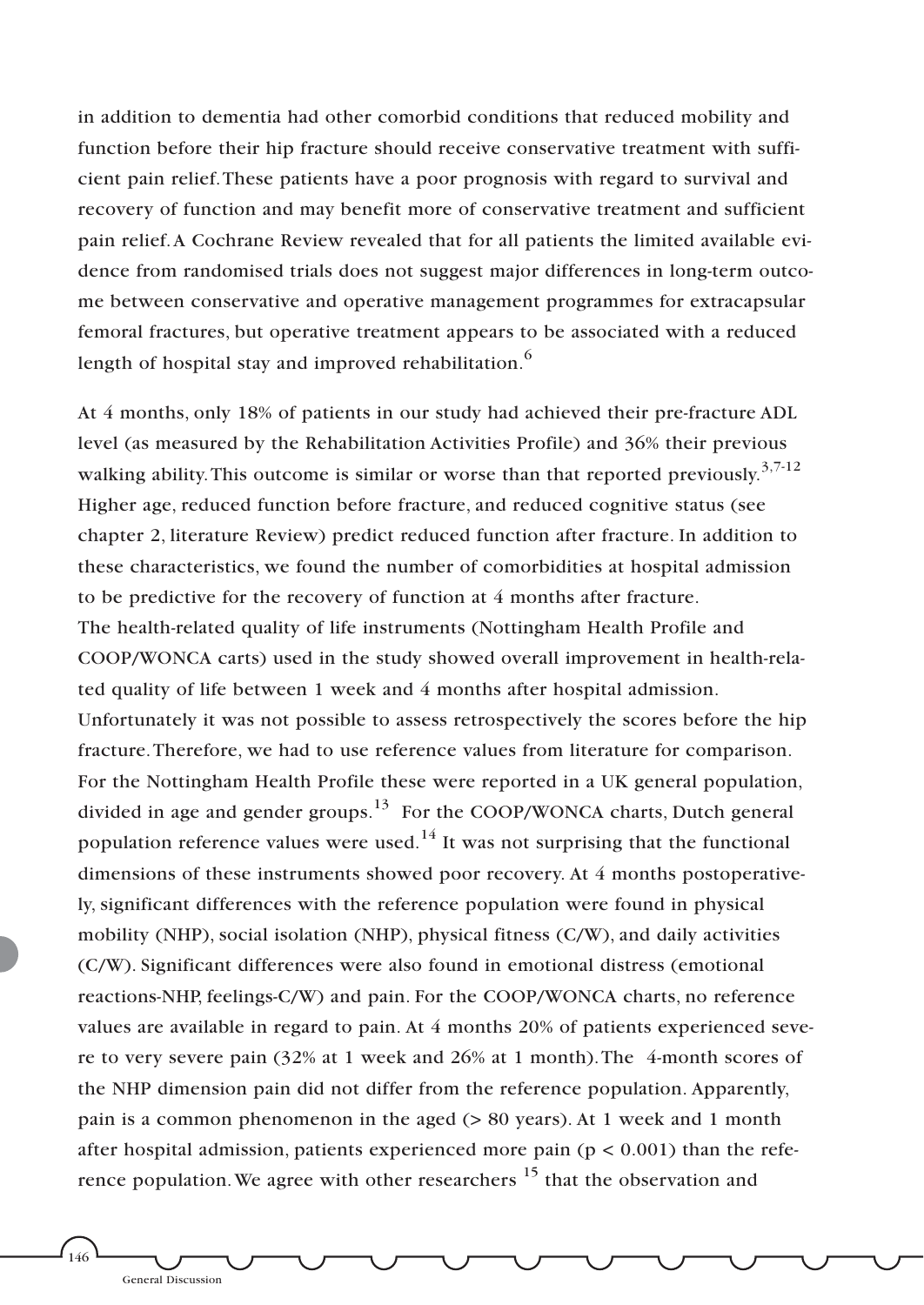treatment of pain complaints after surgery for hip fracture requires more attention.

# *What are the effects of early discharge from hospital on mortality, recovery of function and quality of life?*

We found that an early discharge policy of elderly hip fracture patients did not affect outcome in regard to survival, function, and quality of life at 4 months after hospital admission.

In the early discharge group, the hospital stay was reduced from on average 26 days to 13 days by using a decision protocol for discharge that started 5 days postoperatively, by speeding up procedures for discharge home or transfer to a nursing home and by increasing the availability of beds on the rehabilitation ward in an nursing home.

This intervention resulted in more patients going to a rehabilitation ward in a nursing home. Both hospital and nursing home provided medical care and physiotherapy. However, differences existed in primary care objectives. In the hospital, postoperative surgical care was provided and the physiotherapist tried to restore the function of the operated hip. In the nursing home, geriatric care was provided, aimed at the recovery of the ability to perform (instrumental) activities of daily living. In contrast to the hospital, the nursing home provided multidisciplinary care with weekly meetings of the multidisciplinary team. In the hospital patients received physiotherapy (2 x per day 5-10 minutes) under supervision of the ward physician. In the nursing home physiotherapists  $(2, 4$  full time equivalent (fte) for 30 patients with 20-30 min physiotherapy per day per patient), occupational therapists (0,5 fte) and social workers (0,7 fte) helped to ensure patients were rehabilitated under supervision of a physician trained in geriatric medicine (0,5 fte). Registered nurses in the hospital and nursing assistants in the nursing home provided nursing care (both approximately 90 minutes per day per patient). Despite this more intensive rehabilitation, the early discharge from hospital had no effect on survival, function, or quality of life at 4 months. Disappointing results of combined orthopedic-geriatric care have been previously reported.<sup>7,9,10,16-18</sup> The authors of two systematic reviews of geriatric rehabilitation and coordinated multidisciplinary care after hip fractures concluded that no conclusive evidence existed about the long-term improvement of function, morbidity, or quality of life in rehabilitation programs.<sup>19,20</sup>

147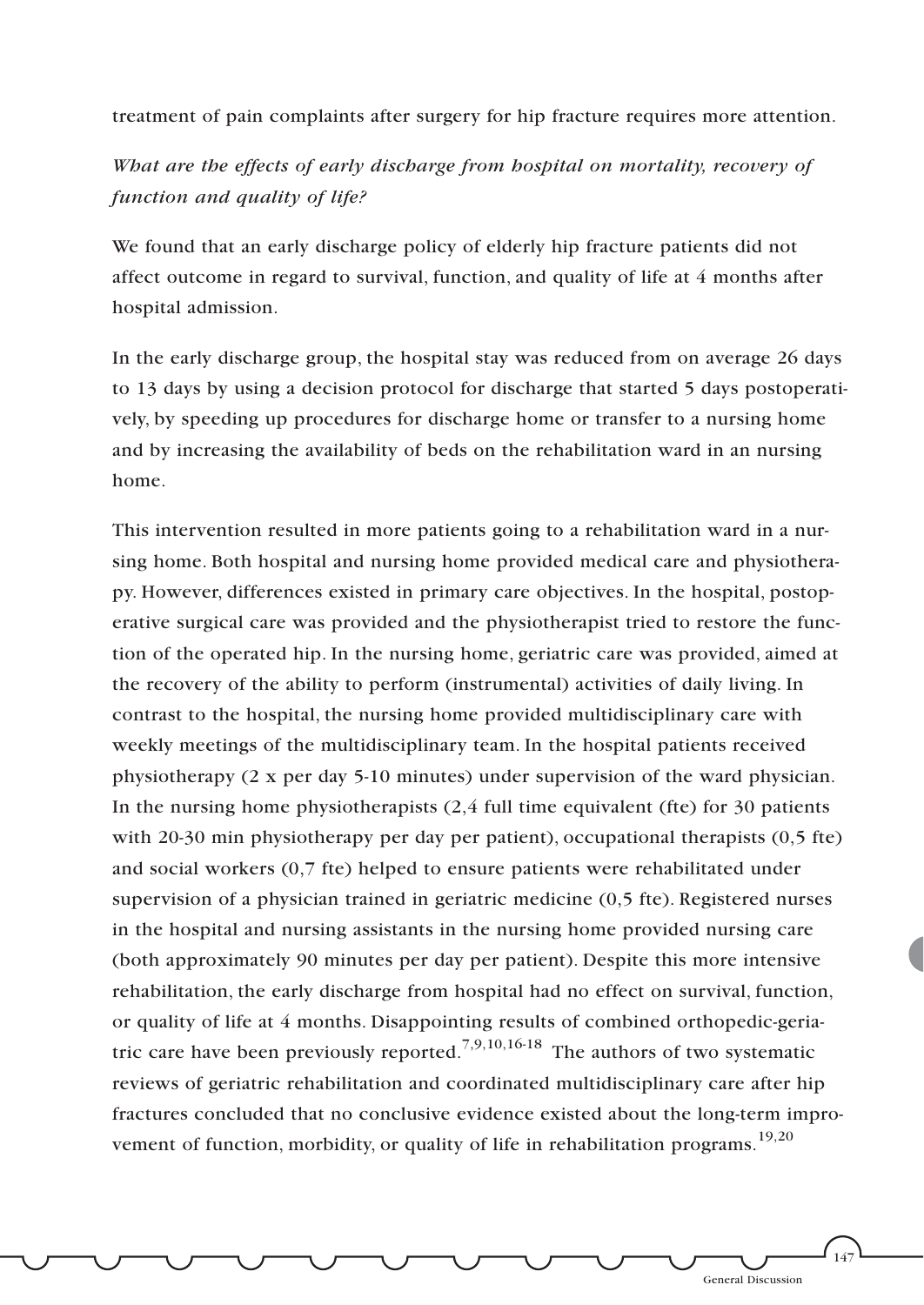While our results support this conclusion, it was shown that one month after hip fracture, early discharged patients coming from home showed some signs of better recovery. Their walking ability was better ( $p = 0.05$ ) and the scores on the RAP-communication- mobility-personal care ( $p= 0.06$ ) and RAP-occupation ( $p = 0.08$ ) showed a trend in favor of the early discharged patients. Similar trends of better recovery at 1 month were found for all (including the pre-fracture institutionalized) patients on the Nottingham Health Profile pain dimension ( $p = 0.09$ ) and the energy dimension ( $p = 0.05$ ). With a greater number of patients, these differences could have reached statistical significance.Therefore, it is possible that the multidisciplinary approach and the extra efforts of therapists in the nursing home have some influence on the speed of recovery.

The two groups of patients showed at 4 months similar health-related quality of life as measured by NHP and COOP/WONCA charts. However, we cannot exclude that other quality of life concepts such as "happiness" or "satisfaction" are related to the change of environment (hospital vs. nursing home) in regard to where patients were rehabilitated. In retrospect, it would have been wise to measure satisfaction differences between groups.

Finally, although the residence of patients after hospital discharge shifted, the early discharge had no influence on total institutional stay and at 4 months the residence of "usual management" and ' early discharge" patients was similar.

In conclusion, early discharge did not influence the outcome of elderly hip fracture patients in an unfavorable way.

#### *Does early discharge result in a reduction of costs?*

Because most costs were made during hospital (conventional management 47% and early discharge 32% of total) or nursing home (32% and 44% respectively) we will first discuss institutional stay.

The length of hospital stay of hip fracture patients in the Netherlands is relatively long (23 days in 1998). Much shorter hospital stays were achieved in Sweden and the US (11-12 days). However, the length of hospital stay depends on the place and method of rehabilitation.When patients are transferred from the acute hospital to rehabilitation wards or nursing homes, total institutional stay should be compared together with the proportion of patients who return to their previous living situa-

148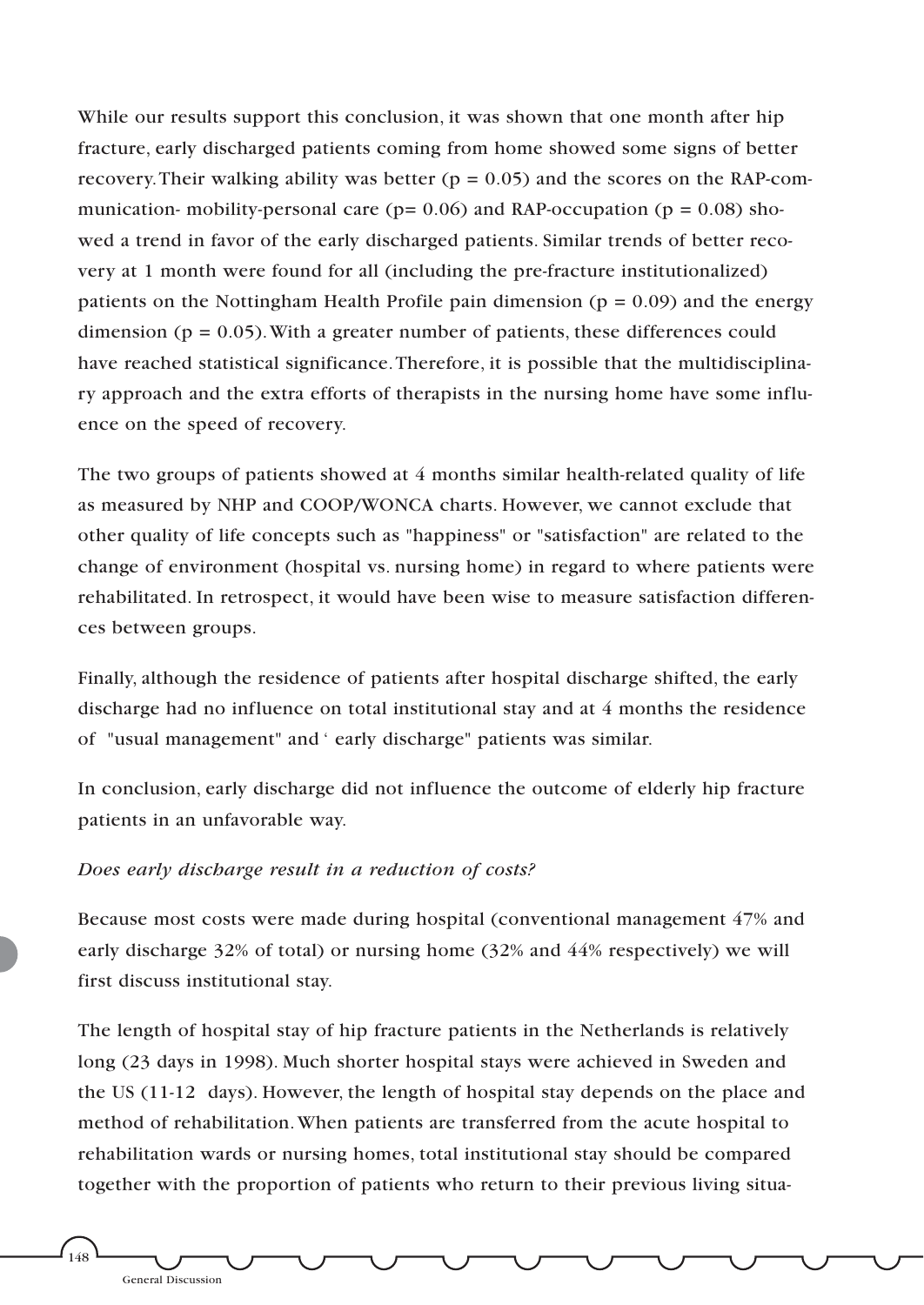tion.The intervention in our study resulted in, on average a two-week shorter stay in the acute hospital, but the average total institutional stay (hospital + nursing home) until discharge remained the same  $(38 \text{ days vs. } 34 \text{ days}, p = 0.5)$ . Also, the proportions of patients who were back home at 4 months after fracture were similar. Of patients coming from home, 63% were back home, 21% stayed in the nursing home, and 4% were in an old people's home.These figures are comparable with those in the US, where patients are discharged from hospital after a stay of approximately 12 days, but a large proportion (60-70%) is rehabilitated in nursing homes with an average length of stay of 40 days.<sup>21</sup> We found similar lengths of nursing home stay in our study.A larger proportion of patients discharged directly home from hospital (80%) with relatively short stays (12-20 days) were reported in Lund, Sweden  $^{22,23}$ and in Peterborough, UK. $4$  Both centers, however, developed special "hip-fracture" services" with extensive physiotherapy and nursing care at home.

Cost calculations based on average charges per (hospital or nursing home) day will overestimate potential savings.<sup>24-27</sup> Therefore, we estimated the real costs from a societal perspective measured as the value of investments in personnel, equipment, materials, housing and overhead.The real hospital costs per inpatient day decreased after day five. When we had used average charges per day for hospital ( $\epsilon$  300), nursing home ( $\in$  130), and old people's home ( $\in$  60) the savings would amount to approximately  $\epsilon$  3000 per patient. Even when corrected for the more re-admission days in the early discharge group, the savings would be  $\epsilon$  2000 per patient. With an incidence of 17.000 hip fractures per year in the Netherlands, total costs savings would amount to  $\epsilon$  34 million per year. If we assume that our real cost estimation of  $\epsilon$  1000 per patient could be confirmed in a larger study, this would imply a cost saving of  $\epsilon$  17 million per year.

We found a real cost saving of 7% by early discharge. Explanations why the cost saving was not higher are:

- The early discharge caused a shift in costs from the hospital to the nursing home while total institutional stay did not differ between groups;
- The real costs per day after day 5 in hospital did not differ greatly from costs per day in the nursing home;
- The early discharge policy caused the first 5 days postoperatively to be more expensive probably because the prospect of early discharge caused physicians to speed up diagnostic and laboratory procedures;

149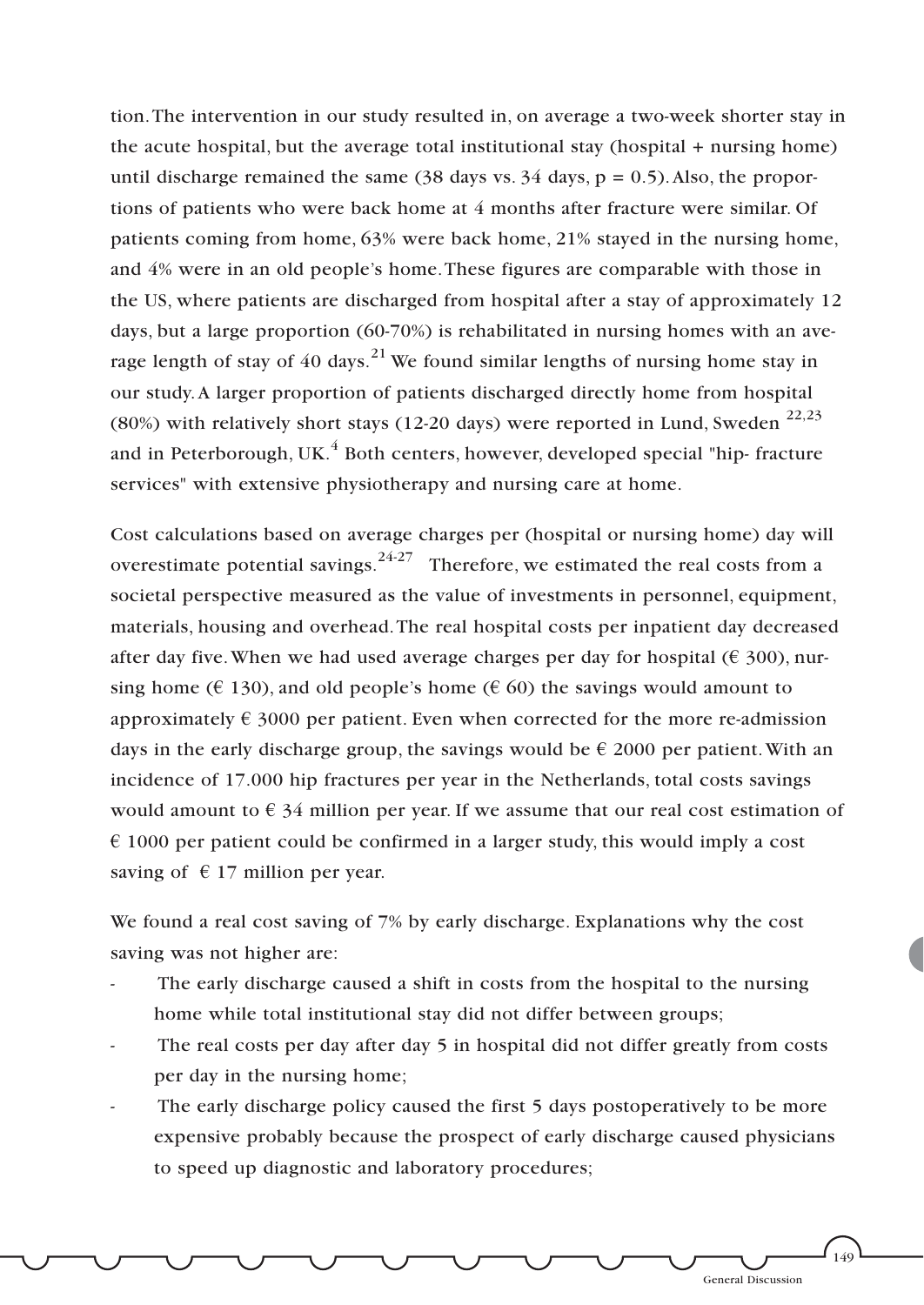- More re-admissions to hospital occurred in the early discharge group;
- There was a large variation in costs per patient.

We found the average real costs per patient per day in the nursing home  $(6\ 130$ -140) to be approximately the same as the charges in the Dutch health care system. Therefore, a reduction of the present hospital stay of 23 days to 13 days with consequently earlier discharge to nursing homes does not seem to necessitate extra financing of the nursing homes.Apparently, the rehabilitation and care of hip fracture patients does not need more time from the nursing, medical, and therapeutic staff than the care of other admitted patients.Although the hip fracture patients received more physiotherapy than the usual admitted nursing home patient, these other patients probably received more in the way of other forms of therapy such as occupational therapy and activity training. However, a more accelerated discharge than the present one, for instance with an average hospitalization of 5-6 days, will increase the average costs per day in the nursing home.These earlier discharged patients will need more nursing and medical care and will incur more costs because of laboratory and other diagnostic procedures.

We calculated variable hospital costs from day 5 until discharge to be  $\epsilon$  146 per day (Table 1). Fixed costs (housing and overhead) were  $\epsilon$  118 per day. Assuming nursing homes have to make similar variable costs to take care of these patients, daily costs per patient would then amount to  $\epsilon$  74 (= fixed nursing home costs) +  $\epsilon$  146 = € 220.To stimulate nursing homes to admit these patients 5-6 days after surgery an extra reimbursement of  $\epsilon$  90 ( $\epsilon$  220 minus  $\epsilon$  130) per day per patient for 6 days

#### **Table 1.**

**Average hospital and nursing home real costs and charges per day (early discharge, average stay 13 days in hospital) in Euros**

|                    | Hospital | Nursing home |
|--------------------|----------|--------------|
| <b>Fixed costs</b> | 118      | 74           |
| Variable costs     | 146      | 60           |
| <b>Total costs</b> | 264      | 134          |
| Charges per day    | 235-350  | 130          |
|                    |          |              |

seems reasonable. Moreover, nursing homes should be compensated for the necessary reservation of beds to guarantee admission and the extra administrative costs because of the increased turnover of patients.

The real costs for the care of hip fracture patients in

150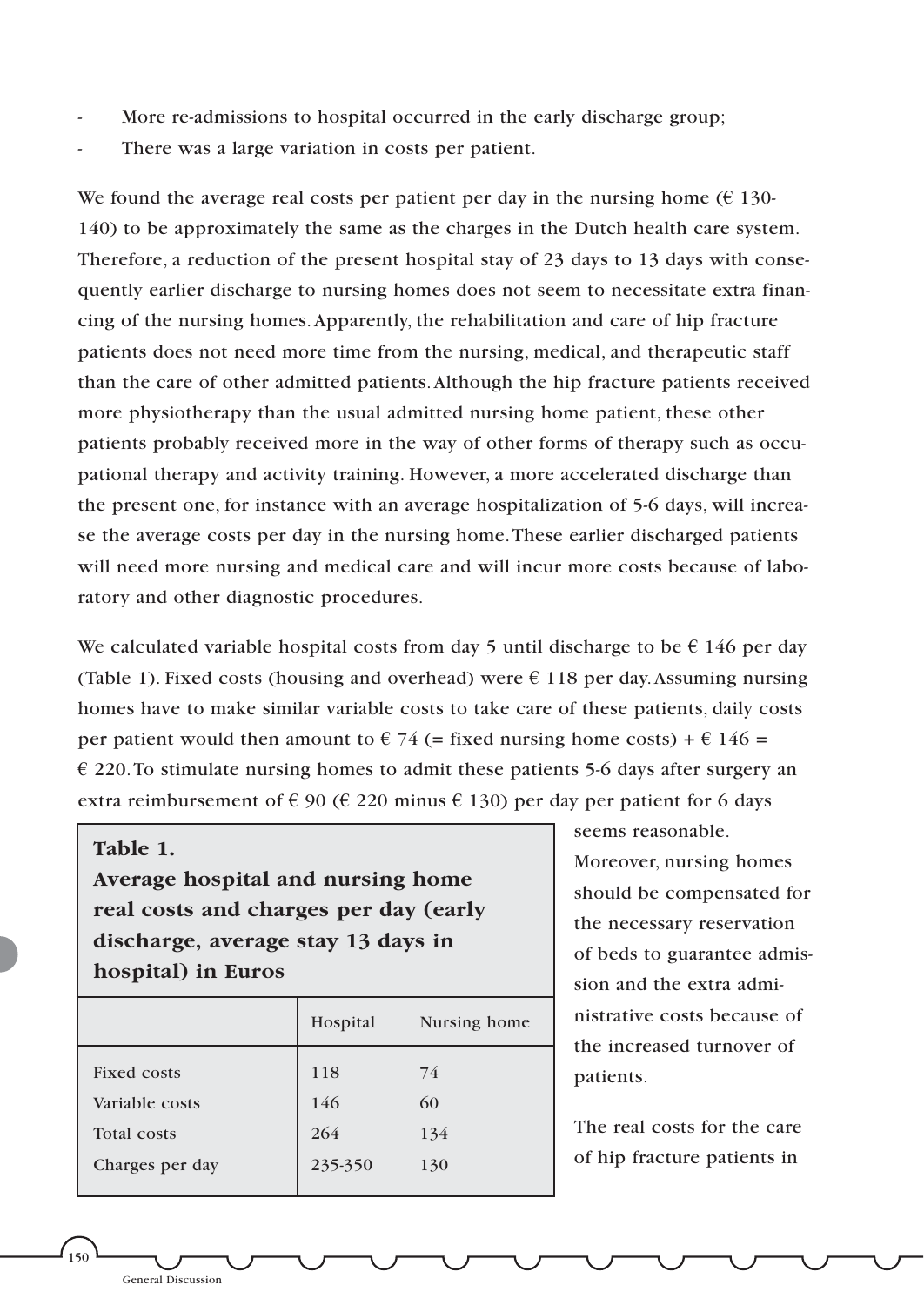old people's homes ( $\in$  120) were twice the charges per day ( $\in$  60). Health practitioners such as general practitioners and physiotherapists are not included in these charges but these incurred only very few costs ( $\epsilon$  3 per day). With a more accelerated discharge policy, the costs of health care professionals will increase.The costs of rehabilitating hip fracture patients in elderly homes then approach those incurred in nursing homes. Preferably these patients should be admitted to rehabilitation wards of nursing homes where they could be rehabilitated according to a coordinated rehabilitation program (similar to the Stroke Service).This could improve the outcome.

The incremental costs (total costs minus average pre-fracture incurred costs) of a hip fracture in our study amounted to  $\epsilon$  10.821 for conventionally discharged and  $\epsilon$  9.576 for early discharged patients. This is in agreement with reported incremental costs in the Netherlands by de Laet et al.<sup>28</sup> but lower than reported in studies from the US<sup>29</sup> and Sweden.<sup>30</sup> Total costs were  $\epsilon$  15.338 for conventionally managed and  $\epsilon$  14.281 for early discharged patients up to 4 months after surgery. Therefore, the prevention of hip fractures is not only important to prevent mortality and morbidity after hip fracture but will also substantially reduce health care costs. In the light of these facts the recent development of hip protectors seems promising  $31$  although their effectiveness has only been proven for a selected (institutionalized) population at high risk sustaining a hip fracture and is not known beyond this group. Compliance, particularly in the long term, is poor for people living at home. Moreover, it is possible that wearing the hip protector improves activity and reduces the fear of falling resulting in more hip fractures.

Because of the early discharge, the extramural health care costs at home (reflecting investment of nursing care at home, general practitioners, and physiotherapists) slightly increased. Surprisingly, this was not found for informal care. Probably, the rehabilitation at the nursing home and the careful discharge planning resulted in less demand of informal caregivers.This influence on the demand of caregivers at home is important to keep in mind when planning early discharge from hospital and nursing home.

General Discussion

151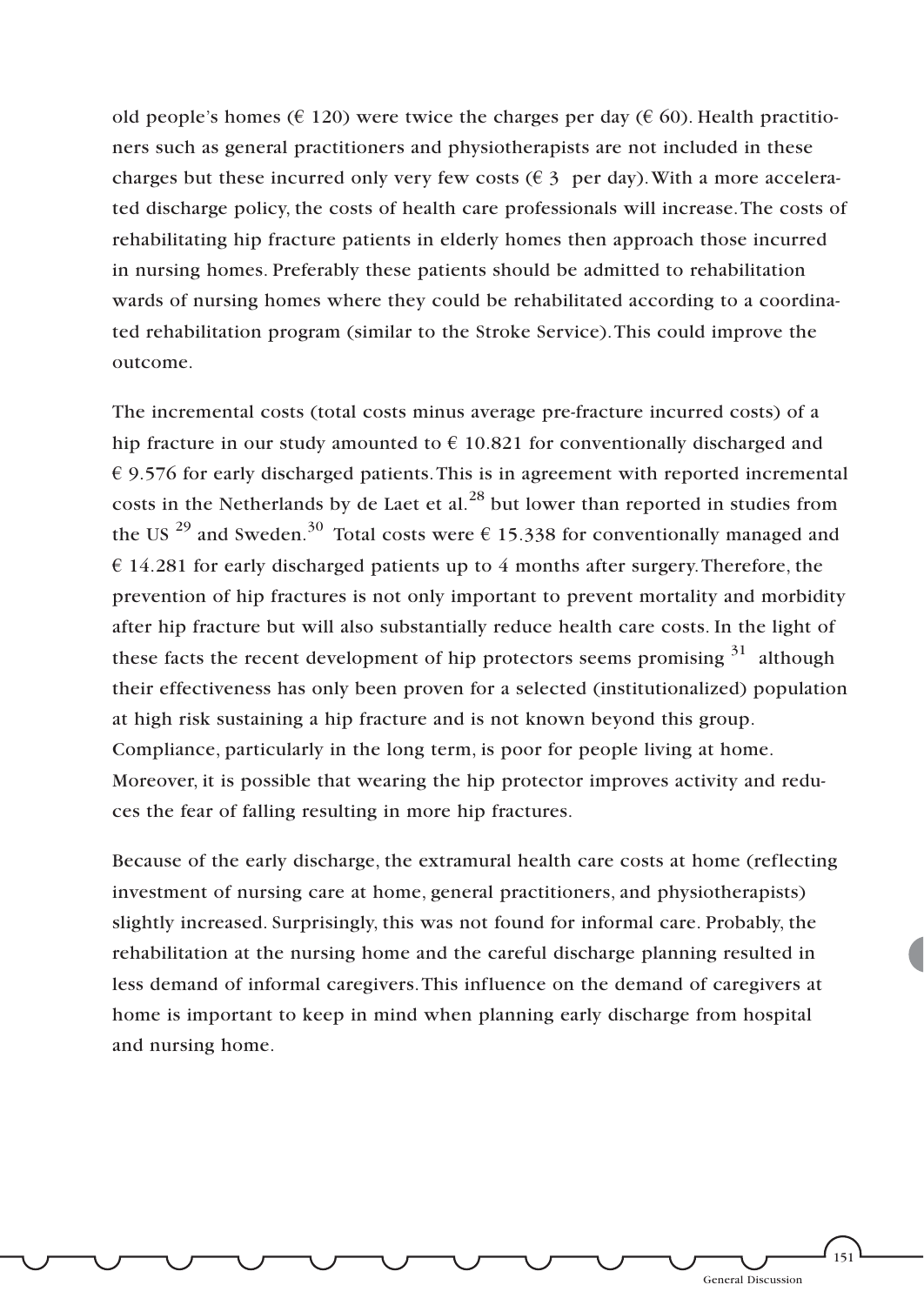## *What complications occur after surgery for hip fracture and does early discharge change the number and nature of the complications?*

Hip fracture patients experience many complications both inside and outside the hospital.We registered on average 3 complications per patient in 4 months. Most of these (91%) concerned general medical complications. Prevention of local surgical complications remains important because re-operation (38%) and functional impairment (41%) followed a large proportion of these complications. Improvement of surgical technique and procedures could result in reduction of surgical complications. This belongs to the domain of orthopedic surgeons and quality improvement of hospital care.

The early discharge had no influence on the number and nature of complications but merely shifted the location of occurrence from the hospital to the nursing home. Patients in the conventional discharge group experienced 64% of all complications during their hospital stay, 24% in the nursing home, and 14% at home or old people's home.The figures for early discharged patients were 45%, 45%, and 10% respectively.

After the direct (postoperative) period, residents, general practitioners or nursing home geriatricians take over the medical care of these frail elderly patients. In this postoperative period, the prevention of complications such as urinary tract infections, pressure ulcers, pulmonary infection, and psychiatric complications, becomes important.

We found high incidences of urinary tract infections (in 45% of patients). More research is needed to establish whether disturbed bladder function with urine retention in these patients could have been the cause of the frequent postoperative urinary tract infections.We registered urinary tract infection as a complication if patients were treated with antibiotics. However, we do not know how the infections were diagnosed: e.g. on the basis of the presence of bacteriuria or also on the basis of symptoms? This diagnostic uncertainty could explain the variety of incidences, reported in other studies.Although the infections had few consequences for the functioning of patients, prevention certainly would reduce complaints, temporary illness, and delay of rehabilitation.To prevent urinary tract infections, the use of prophylactic antibiotics remains controversial.<sup>32</sup> Bladder catheterization increases the incidence of urinary tract infections and should be avoided as much as possible. $33$ 

152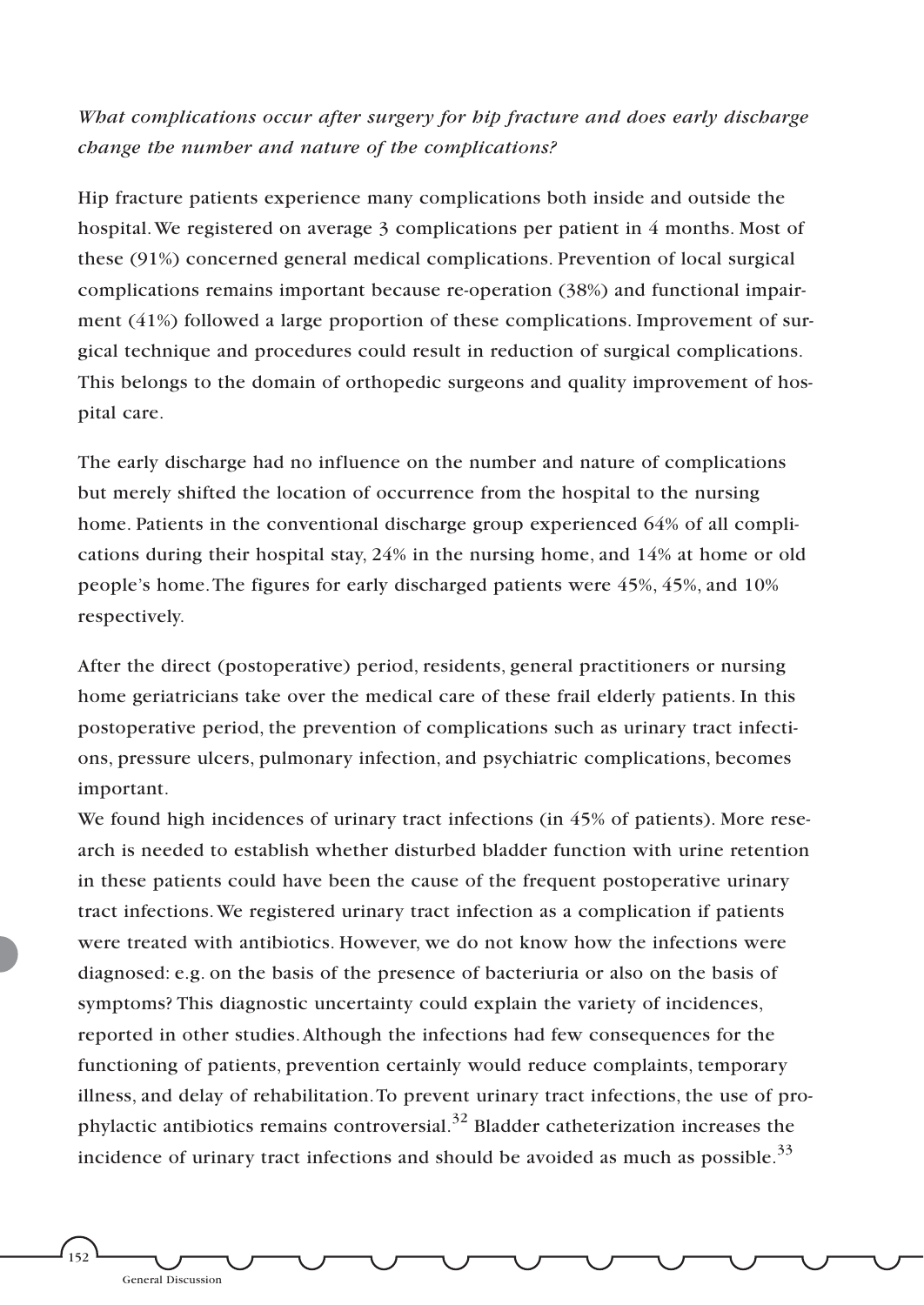Early mobilization and adequate nursing attention in regard to timely and sufficient bladder emptying could further reduce the incidence of urinary tract infections.

Pressure ulcers were frequent (in 27% of patients). Half of these were diagnosed within 8 days after surgery. It is probable that a substantial number of these pressure ulcers had already developed before surgery. Early mobilization, frequent turning (also preoperatively in the emergency department), treatment of anemia, and adequate food intake, are among the prophylactic measures which should be employed to prevent this painful and disabling complication.

An especially serious (and often lethal  $-50\%$  in our study) postoperative complication after hip fracture is pneumonia. Prevention of pulmonary complications in elderly hip fracture patients requires careful preoperative instruction in coughing and breathing exercises, appropriate management of any preoperative chest infection, timely surgery, short operation, early postoperative mobilization, good oral hygienic care and prevention of aspiration, and vigorous postoperative physiotherapy.<sup>34</sup>

Finally, prompt return of psychogeriatric patients to the nursing homes and early proactive geriatric consultation could reduce psychiatric complications such as acute confusion (delirium). $35$ 

# *Which measurement instruments are appropriate to measure recovery in function and quality of life?*

We prospectively evaluated health-related quality of life, including functioning, until 4 months after hip fracture.We used two interviewer-administered instruments (the Rehabilitation Activities Profile (RAP) and the Barthel Index (BI)) that focus on functional status, and two self-assessment instruments (the Nottingham Health Profile (NHP) and the COOP/WONCA charts) that additionally include psychological and social health domains.The score distribution, internal consistency, construct validity, and sensitivity to change over time, were investigated.We showed that, for research purposes (i.e. comparisons at group level), the RAP performs well in the assessment of (instrumental) activities of daily living and the NHP in the assessment of other health-related quality of life dimensions such as pain, emotional distress, and energy. The BI also assesses functional recovery but in contrast to the RAP, does not measure instrumental activities of daily living. Moreover, its sensitivity to detect

153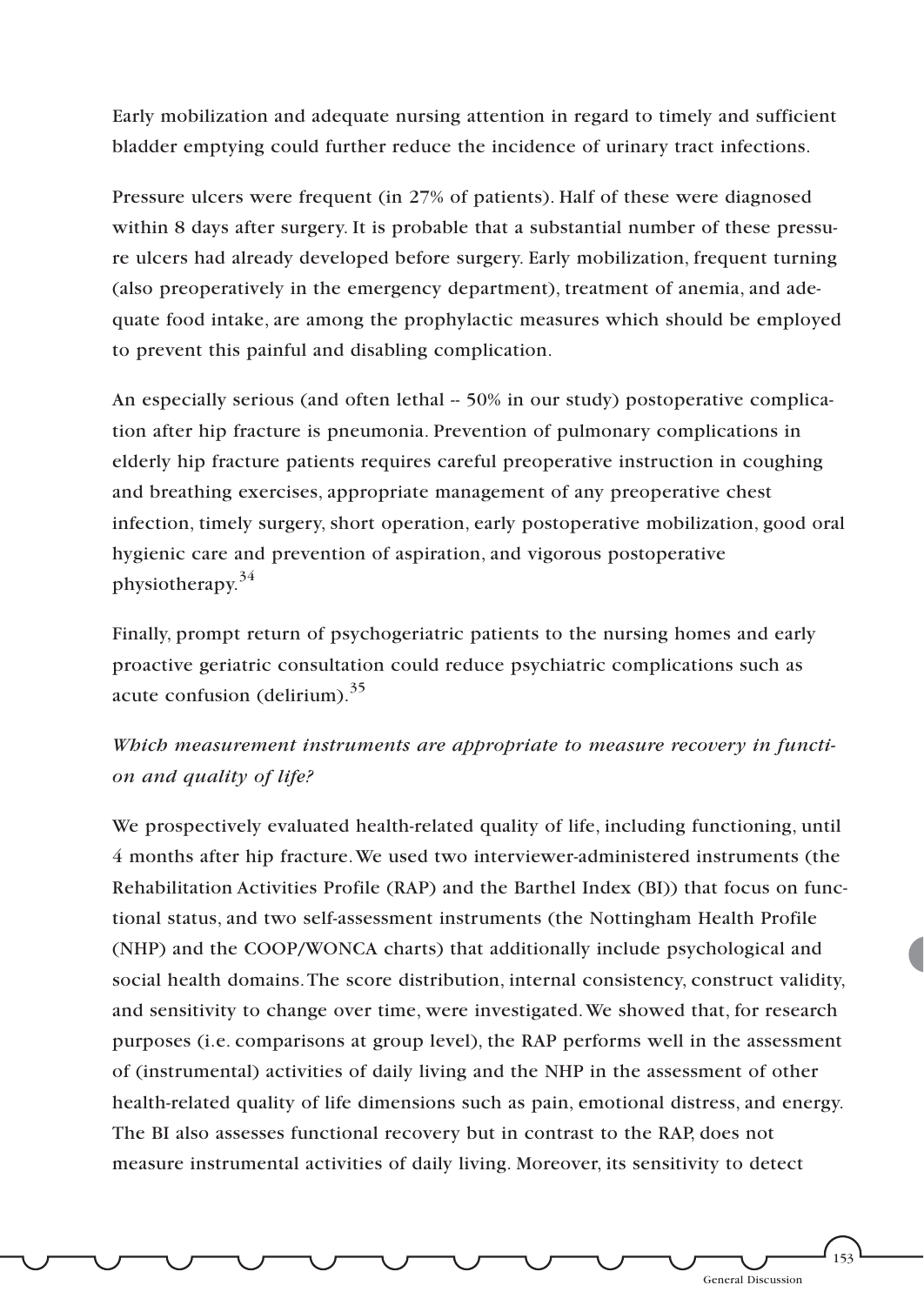change over time and minor disability appeared to be lower. Contrary to our expectations, the pictograms of the COOP/WONCA charts did not help mildly cognitively impaired patients to complete the questionnaire.The NHP covered a wider range of psychological health dimensions and had better psychometric properties than the COOP/WONCA charts.Therefore, we recommend the use of the RAP and the NHP for the follow-up research of hip fracture patients.

Good psychometric properties for comparisons at patient group level do not necessary mean that a measure is also suitable for individual clinical follow-up of elderly hip fracture patients.The requirements of a measure depend on the purpose of the individual clinical follow-up.The use of a measure as a basis to make clinical decisions, for instance, requires higher demands of reliability than its use as a basis to discuss with a patient his/her recovery of or decline in health-related quality of life. Also, other health-related quality of life instruments such as the Short Form 36 may actually be more appropriate in the follow-up of hip fracture patients at group level. More research is needed to answer these questions. Furthermore, as previously mentioned, this type of research should also include satisfaction (with physical and emotional environment) measurement.

# **8.3 Effect of accelerated discharge on the misuse of hospital and nursing home beds (so-called "waiting lists" and "wrong" beds).**

In 1994, van Vught et al  $36$  focused attention on the wrong-bed problem of hip fracture patients in the Netherlands. Especially the waiting for admission to somatic and psychogeriatric nursing homes was too long.The authors proposed that optimally patients should stay on average 9 days in hospital stay with a hip fracture. In the UK, Robbins et al  $27$  found that 28% of the hip fracture patients admitted to hospital were awaiting discharge after medical and surgical care was complete.These patients occupied surgical and orthopedic beds. Additionally, the hospital environment was often not the most appropriate environment for the rehabilitation of these frail elderly patients. Early discharge of hip fracture patients could facilitate the admission of more patients for treatment in the hospital without increasing the capacity for hospital bed provision.Table 2 shows that an accelerated discharge of 13 days and 17 days could free capacity for 20.000 and 27.500 respectively for elective surgery or treatment of hip fracture.

In 2000, 32.000 patients were waiting for orthopedic ward admission and 27.000

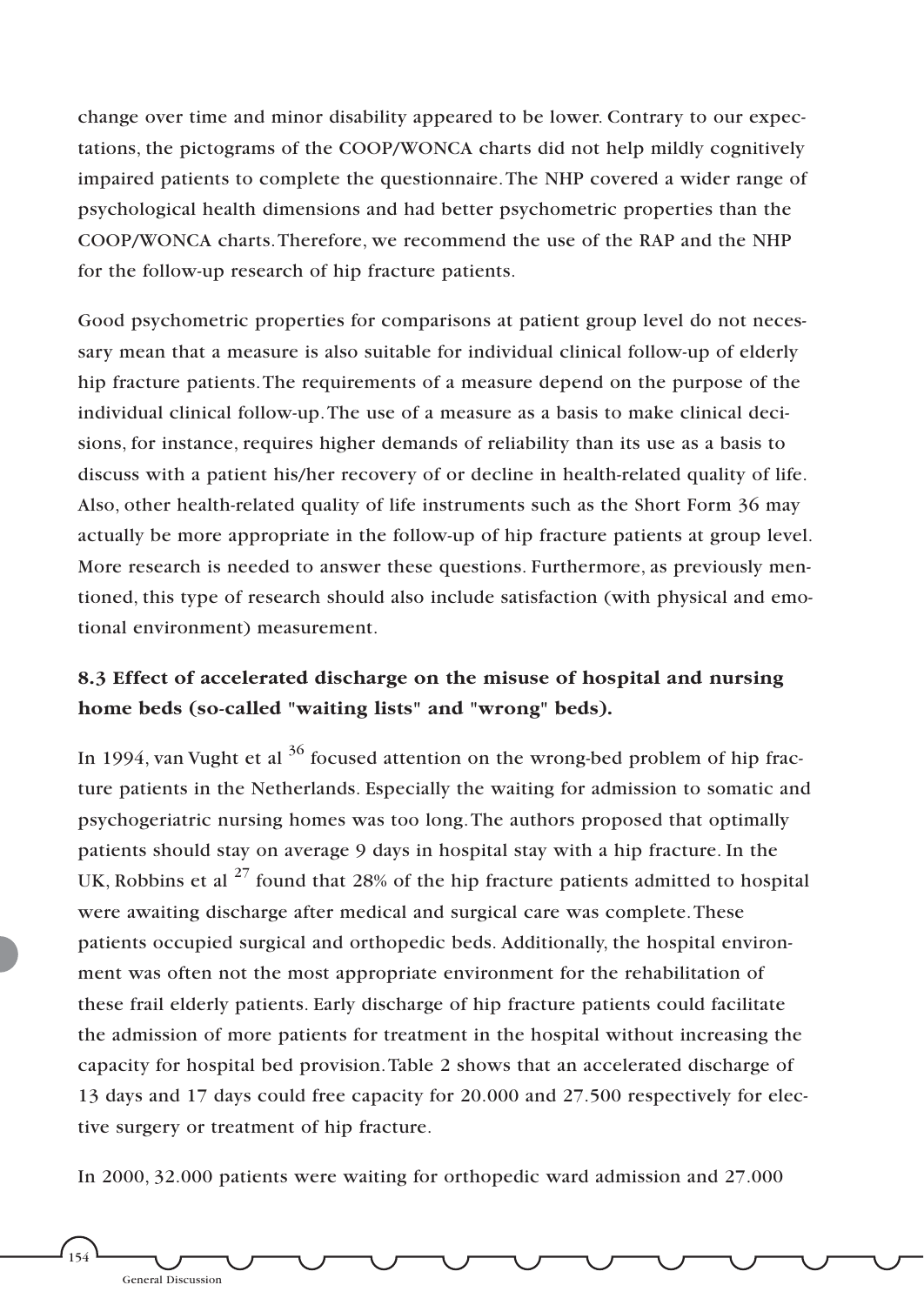### **Table 2.**

**Proven and hypothetical effects of early discharge of elderly (> 65 years) hip fracture patients on capacity of hospitals and nursing homes in the Netherlands.**

|                                                                                   |                                                                                                                                                                                          |                                      | Discharge<br>Conventional Early (13 days) Early (9days) |                                                   |  |
|-----------------------------------------------------------------------------------|------------------------------------------------------------------------------------------------------------------------------------------------------------------------------------------|--------------------------------------|---------------------------------------------------------|---------------------------------------------------|--|
| H<br>$\mathcal{O}$<br>S<br>P<br>$\mathbf{I}$<br>T<br>$\mathbf{A}$<br>$\mathbf{L}$ | Number of hip fracyures in 2000<br>Average stay<br>Number of bed-days<br>Capacity (beds)<br>Extra number of patients for<br>elective surgery/hip fracture with<br>capacity of 1168 beds* | 14.760<br>26 days<br>383.760<br>1168 | 14.760<br>13 days<br>191.880<br>583<br>20.032           | 14.760<br>9 days $36$<br>132.840<br>364<br>27.531 |  |
| N<br>$\mathbf{U}$<br>$\mathbb{R}$<br>S<br>$\bf{I}$<br>N<br>G<br>H                 | Patients admitted to rehabilitation<br>wards<br>Average stay #<br>Number of bed-days                                                                                                     | 5.748<br>43 days<br>247.164          | 8.996<br>39 days<br>350.844                             | 8.996<br>44 days<br>394.504                       |  |
| $\mathbf{O}$<br>M<br>E                                                            | Capacity<br>$(beds) +$                                                                                                                                                                   | 752                                  | 1066                                                    | 1200                                              |  |

\* with a bed occupancy rate of 90% and an average stay of 9.6 days for orthopedic wards #:Average stay of discharged patients < 4 months; % of remaining (not successfully rehabilitated) patients was similar for conventional and accelerated discharge.

+: bed occupancy rate of 90%

36 : van Vugt et al. 1994

patients for admission to surgery wards in the Netherlands with waiting times of 9- 12 weeks.<sup>37</sup> The accelerated discharge of hip fracture patients could therefore greatly contribute to the reduction of waiting lists.This increased turnover in the hospital can only be achieved of course if there is sufficient theatre capacity,

155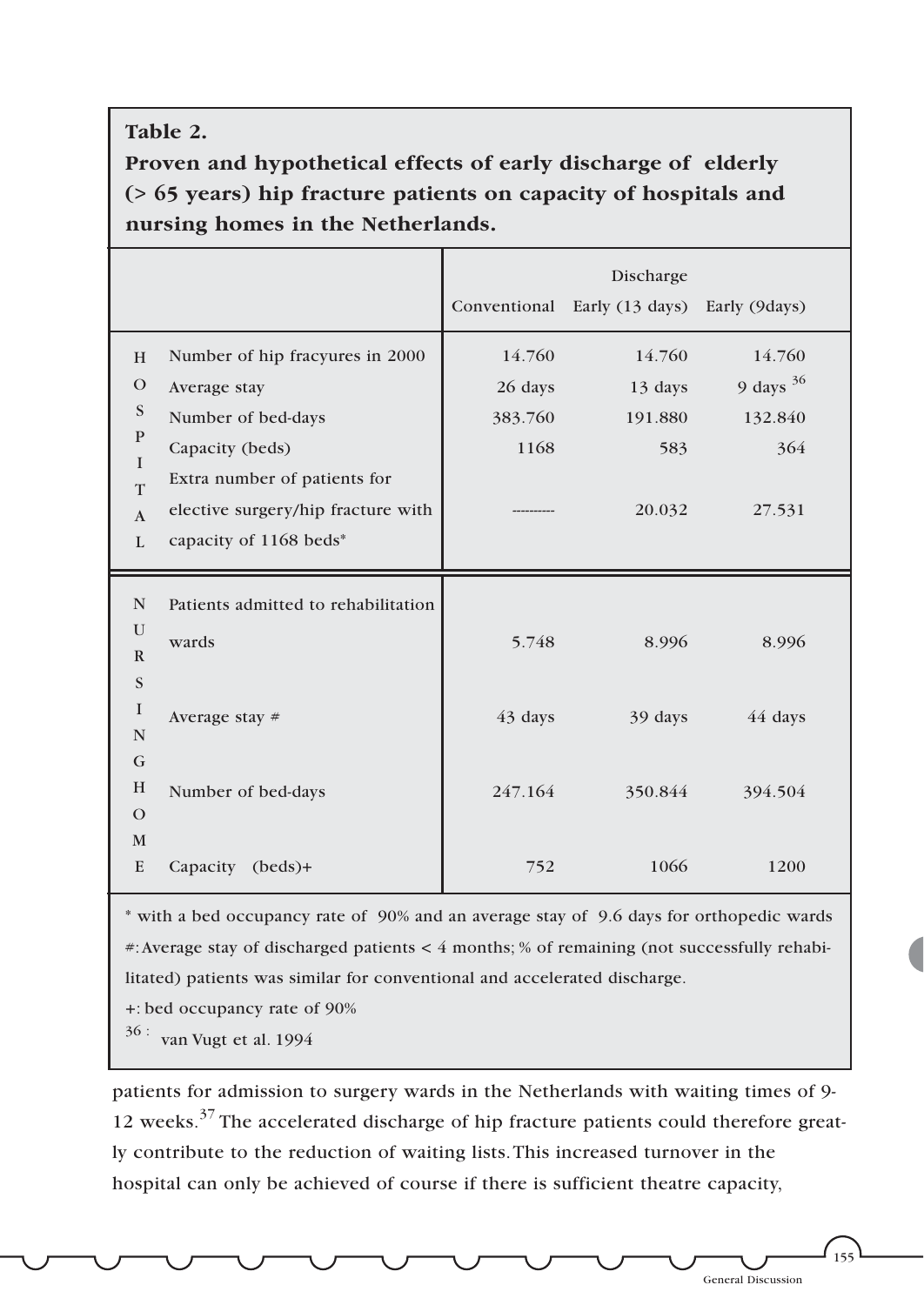sufficient medical and nursing staff in the hospital, and increased nursing home capacity available for rehabilitation (Table 2).This is in addition to the capacity required for patients already admitted in the nursing home before the fracture ( $n =$ 2200) and the capacity required for remaining patients because their rehabilitation failed ( $n = 2500$ ). With an optimal average hospital stay of 9 days, the total institutional stay (hospital + nursing home) of hip fracture patients will probably not increase. Currently, 752 nursing home beds are required for the rehabilitation of elderly hip fracture patients.The extra capacity (beds) needed to optimally rehabilitate the additional number of patients are 550 beds, divided between 18 combined somatic-psychogeriatric nursing homes with rehabilitation wards of 30 beds. Because a large proportion of hip fracture patients is cognitively impaired, the admission of these patients should not be confined to somatic rehabilitation wards. Psychogeriatric beds (with a specialized rehabilitation program) should also be available. If this increased capacity involves a reduction of the number of available chronic somatic beds, it will result in about 300 less (1% of total) chronic somatic patients that could be admitted to Dutch nursing homes per year or an increase in average waiting times of a few days. Moreover, if more orthopedic hospital beds could be made free, more patients could be operated sooner for arthritis of the hip or knee, therefore helping to prevent dependence and nursing home admittance. We therefore advocate the early discharge of hip fracture patients.

#### **8.4 Hip Fracture Service**

The average hospital stay could possibly be even shorter than 13 days without compromising the outcome through organizing care facilities similar to that of a Stroke Service.This service (stroke unit) is characterized by coordinated multidisciplinary rehabilitation, programs of education and training in stroke, and specialization of medical and nursing staff, resulting in long term reductions in death rates, reduced dependency and need of institutional care.<sup>38</sup> Recently, the results of 3 stroke services in the Netherlands were reported.The stroke service in Delft proved to be the most successful in terms of improved health outcome, lower costs, increased feelings of satisfaction among patients and caregivers, and reduced length of stay in the hospital.<sup>39</sup> Important conditions for this success were admission guarantee to hospital and nursing home, care according to a protocol, concentration of stroke patients in hospital and nursing home, multidisciplinary meetings, organization of after-care at home, and a "transmural" patient file. $^{40}$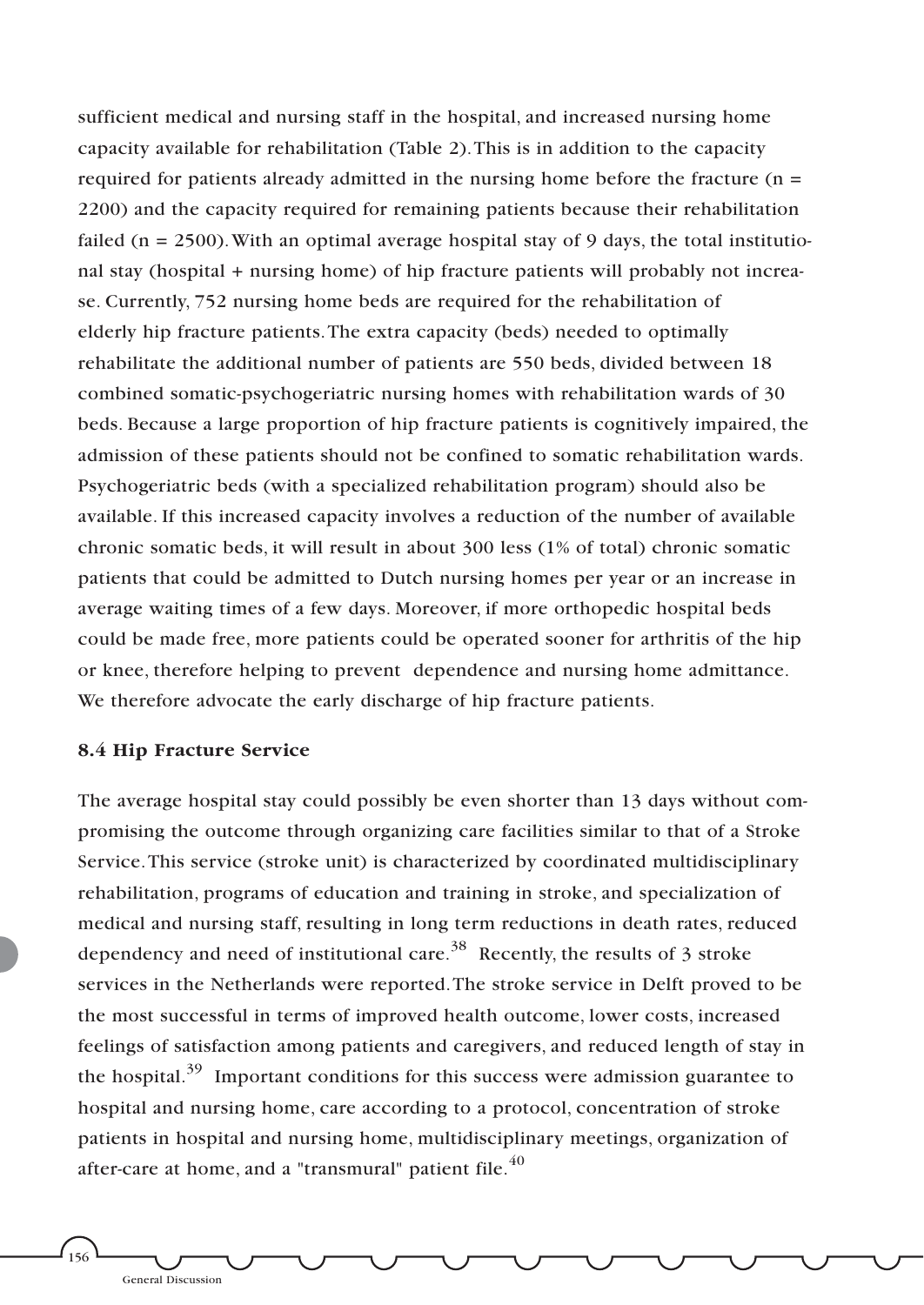A similar project for hip fracture patients was developed in Peterborough (UK) with early operation by a designated theatre team and admission to a hip fracture ward where patients stay for their entire in-patient rehabilitation.<sup>4</sup> After surgery, early discharge of patients was encouraged and wherever possible the hospital-at-home community service was used.All patients were followed-up in a hip fracture clinic.This service resulted in a reduction of length of hospital stay, an increase in the proportion of patients discharged directly home and reduction in mortality rate over a period of 11 years after the introduction of the service. Other examples of hip fracture services are a multidisciplinary team caring for patients both in the hospital and at home in New Zealand  $41$  and a hip fracture unit in Sweden where patients remain until they could return home or until no further progress was recorded.<sup>42</sup> Both services resulted in shorter hospital stays and reduced costs.

In accordance with already established stroke services, hip fracture services could lead to better outcome in the Netherlands. Such a hip fracture service should include:

- prompt admission guarantee to a hip fracture unit in the hospital;
- concentration of hip fracture patients in the hospital;
- a designated hip fracture team of anesthesiologists, orthopedic surgeons, geriatrician, and physiotherapists;
- a discharge protocol with a fixed decision moment (5 days postoperatively, see Figure 1) where: patients coming from a nursing home should be discharged as soon as possible back to the nursing home; patients not able to make a transfer from bed to chair should be discharged to a rehabilitation unit of a nursing home; every patient able to make a transfer should be discharged home with additional nursing care and physiotherapy at home; every patient able to make a transfer with the help of one person should be discharged home when a partner is willing and able to give this help- or back to the old people's home. When discharge back to home or old people's home cannot be realized within 9 days postoperatively, these patients should be discharged to the nursing home. Confusion (delirium, cognitive deterioration) nearly always hampers early return to home.Therefore, all confused patients should be discharged to rehabilitation wards of nursing homes;
	- weekly multidisciplinary meetings including nursing staff, medical staff,

157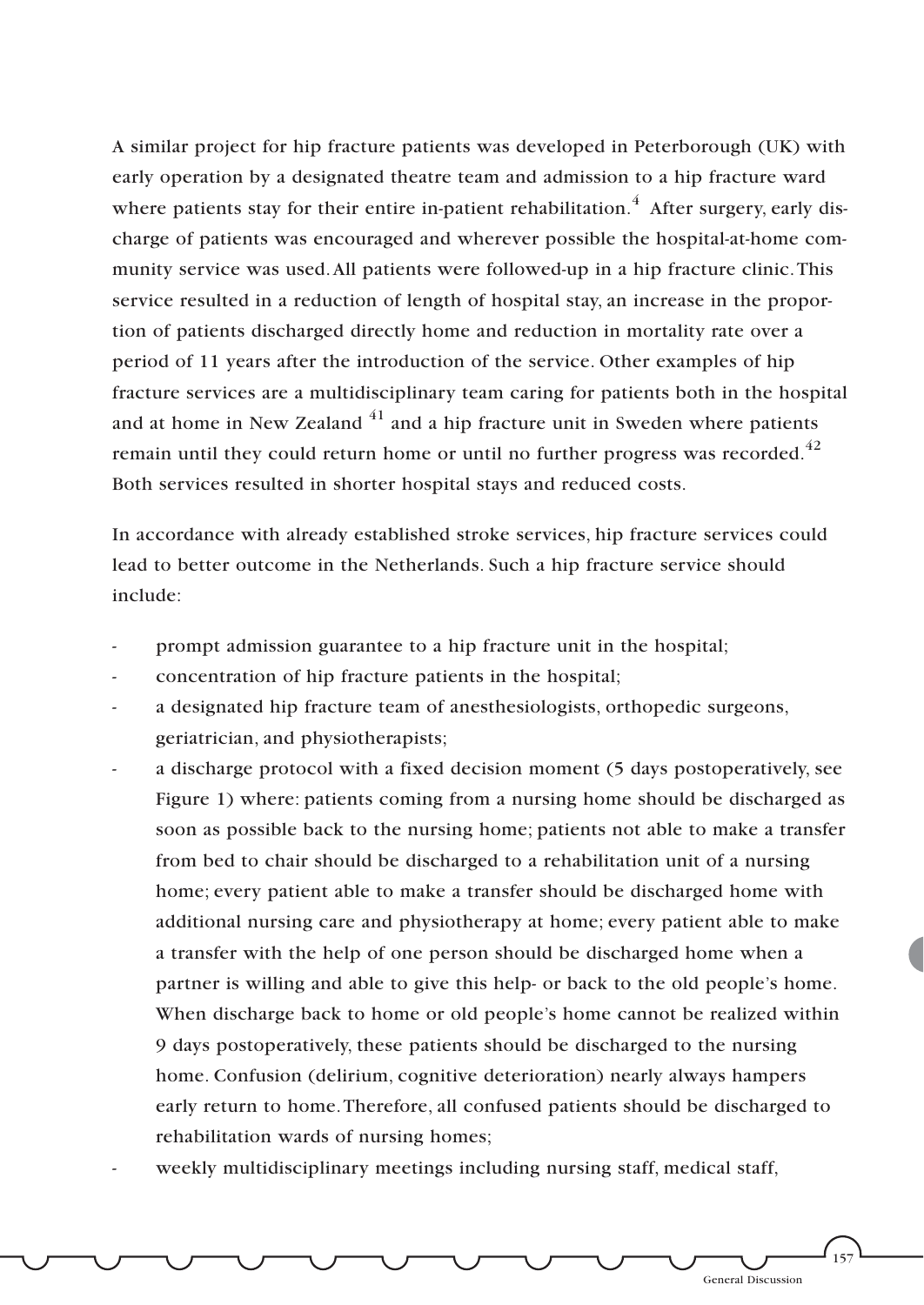physiotherapists and nursing home geriatrician, resulting in care according to protocol and efficient discharge policy;

- admission guarantee to rehabilitation units (both somatic and psychogeriatric) in nursing homes;
- transmural patient file going with the patient from one residence to the other;

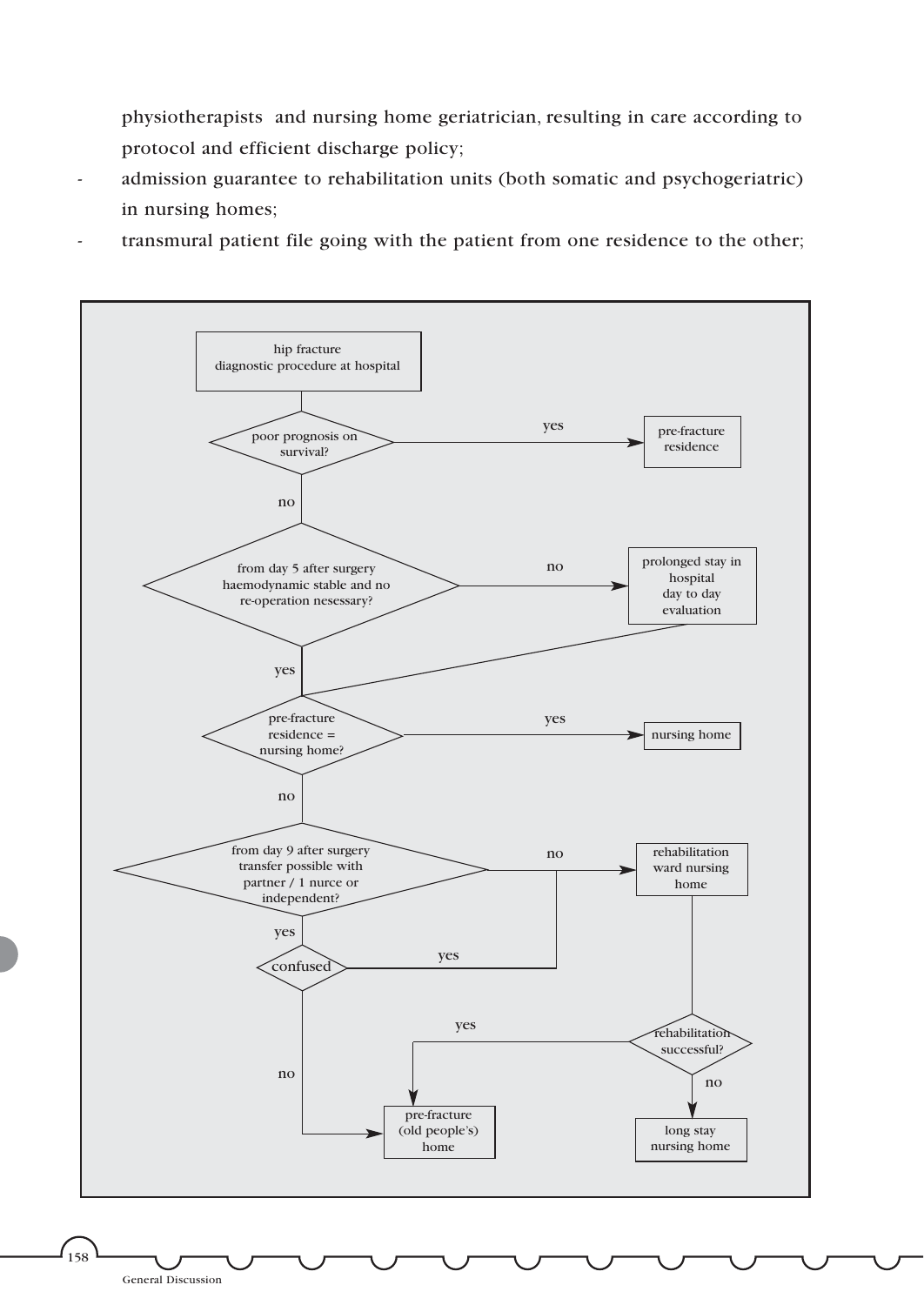- coordinated home care (nursing, physiotherapy, and medical) and the use of rehabilitation day-care centers after hospital or nursing home discharge;
- simplifying of (care) indication procedures: (orthopedic) surgeon indicates institutional care after discharge, and the regional indication committee warrants a maximum of 100 days to the nursing home for the rehabilitation.

### **8.5 Recommendations and conclusions**

### *Recommendations for quality of care*

- Emotional distress and pain after hip fracture are common and need more attention.We recommend frequent pain assessment and adequate treatment.
- Geriatric expertise is needed to prevent, diagnose, and treat the frequent general medical complications such as urinary tract infections, pressure ulcers, pulmonary complications, and delirium after hip fracture.
- To stimulate specialized nursing homes to admit hip fracture patients after a shorter hospital stay than on average 13 days, reimbursement of  $\epsilon$  20 per day per patient (in addition to the usual charges) for the first six weeks of admission seems reasonable.
- The hip fracture patients should be concentrated on a (orthopedic) rehabilitation ward in the hospital and nursing home and the rehabilitation should be coordinated in a hip fracture service.
- In the follow-up of hip fracture patients the use of the Rehabilitation Activities Profile and the Nottingham Health Profile is recommended.

### *Recommendations for future research*

The investigation of:

- The effect of a hip fracture service on length of stay, residence, function (as assessed by the RAP), quality of life (NHP), complications, and satisfaction. Preferably this should be studied in a randomized design;
- The effects of further shortening of hospital stay (on average  $< 9$  days) on real costs.The study population should be sufficiently large enough to reach statistical significance, in view of the large variation in costs between patients;
- The performance of the RAP in the individual clinical follow-up of hip fracture patients;
- The benefit in terms of comfort/quality of life to operate on very old, severely

159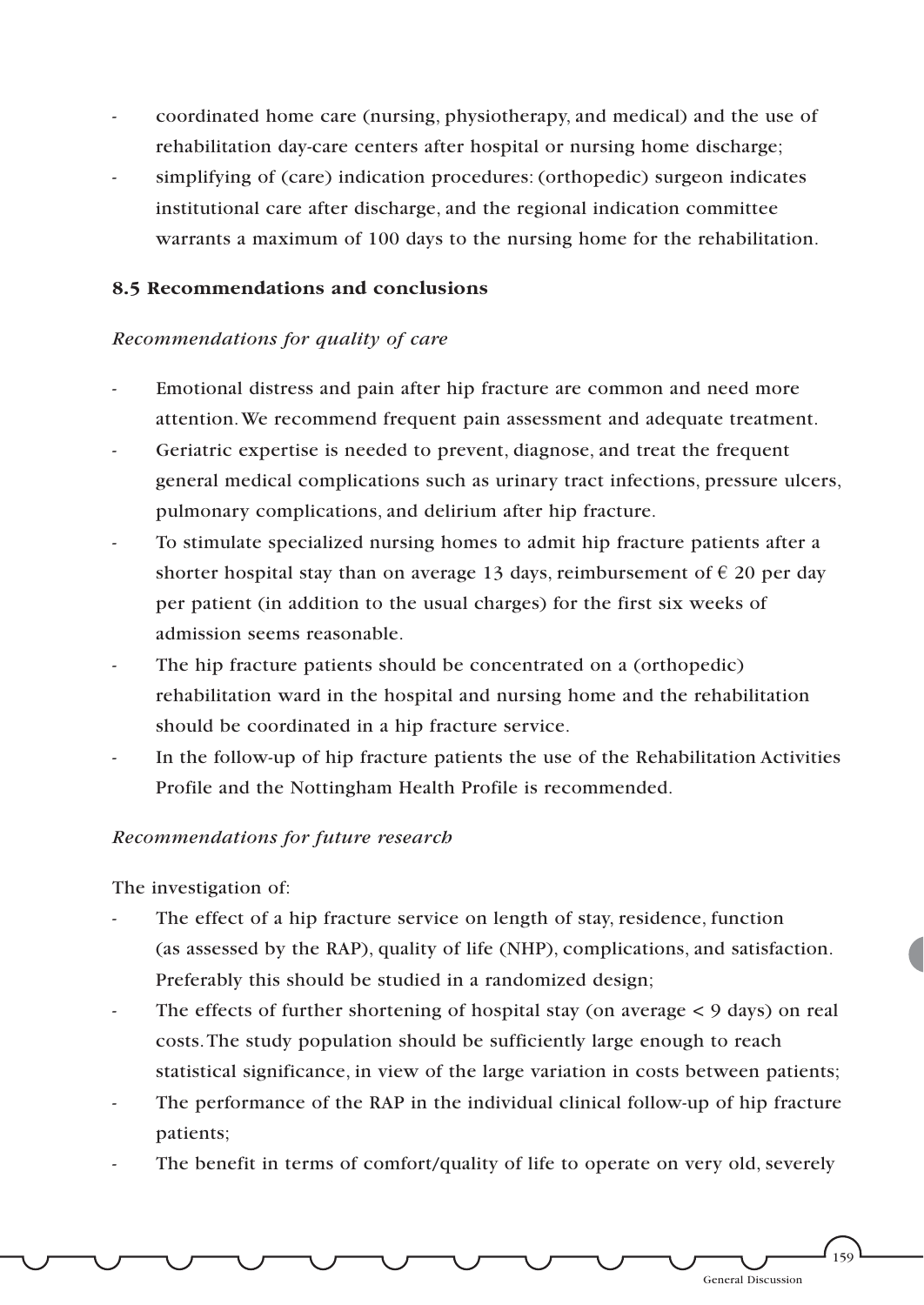demented, long-term institutionalized hip fracture patients with multiple comorbidity.

### *Conclusions*

<sup>1</sup>60

- 1. A hip fracture has serious consequences for survival and for recovery of function and quality of life.
- 2. Early discharge from the hospital to nursing homes with rehabilitation facilities does not clearly improve the outcome although it does not worsen the outcome.
- 3. In accordance with developments in the US and Sweden, shorter lengths of stay in the hospital (average 9 days) should be possible in the Netherlands.
- 4. Early discharge caused in the present study a real cost saving (7%), which did not reach statistical significance.
- 5. Many medical complications occur after surgery for a hip fracture. Early discharge does not change the number or nature of these complications but merely shifts the location of occurrence from the hospital to other locations.
- 6. The Rehabilitation Activities Profile is an appropriate instrument to measure functional recovery after hip fracture.To measure other quality of life dimensions, such as pain, emotional condition, and energy, the Nottingham Health Profile performs well.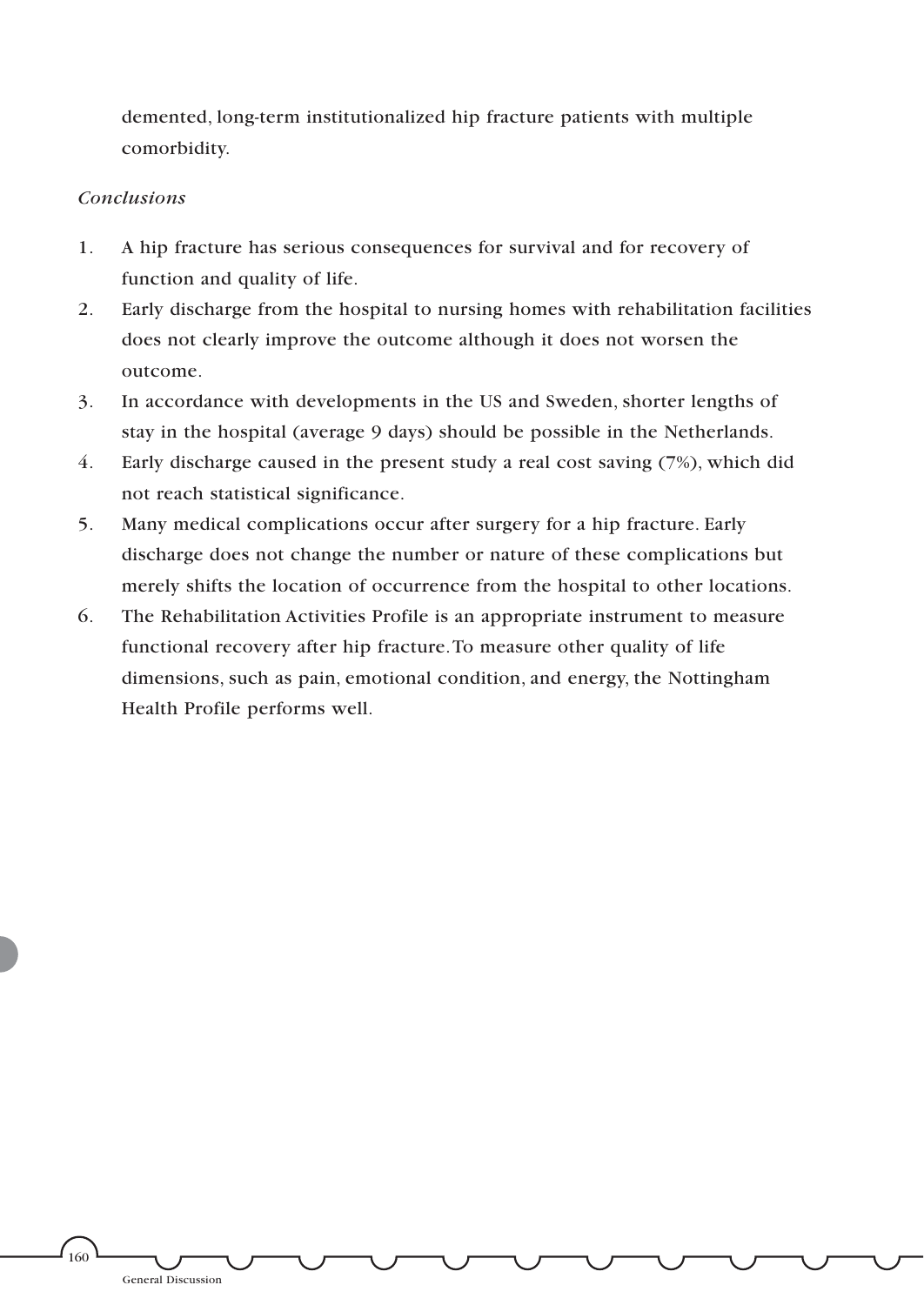#### References:

- 1. Broos PLO, Haaften KIK van, Leeuwen PAM van,Vandeputte JHNR, Stappaerts KH. Heupfracturen bij bejaarden; sterfte, functionele resultaten en kans op huiswaarts keren. Ned Tijdschr Geneeskd 1990;134:957-61.
- 2. Holmberg S,Thorngren KG. Statistical analysis of femoral neck fractures based on 3053 cases. Clin Orthop 1987;218;32-41.
- 3. Koot VCM, Peeters PHM, Jong JR de, Clevers GJ,Werken C van der. Functional results after treatment of hip fracture; a multicentre, prospective study in 215 patients. Eur J Surg 2000;166:480-485.
- 4. Parker MJ, Pryor G, Myles J. 11 years result in 2,846 patients of the Peterborough Hip Fracture Project.Acta Orthop Scand 2000;71(1):34-38.
- 5. Todd CJ, Freeman CJ, Camilleri-Ferrante C, Palmer CR, Hyder A, Laxton CE, Parker MJ, Payne BV, Rushton N. Differences in mortality after fracture of hip: the East Anglian audit. BMJ 1995;310: 904-908.
- 6. Parker MJ, Handoll HHG, Bhargara A. Conservative versus operative treatment for hip fractures (Cochrane Review). In:The Cochrane Library, Issue 2, 2002. Oxford: Update Software.
- 7. Cameron I, Lyle D, Quine S.Accelerated rehabilitation after proximal femoral fracture- a randomised controlled trial. Disabil Rehab 1993;15:29-34.
- 8. Jalovaara P, Berglund-Roden,M,Wingstrand H,Thorngren KG.Treatment of hip fracture in Finland and Sweden. Prospective comparison of 788 cases in three hospitals.Acta Orthop Scand 1992;63(5):531-535.
- 9. Jette AM, Harris A, Cleary PD, Campion EW. Functional recovery after hip fracture.Arch Phys Med Rehab 1987;68:735-40.
- 10. Koval K,Aharanoff GB, Su ET, Zuckerman JF. Effect of acute inpatient rehabilitation on outcome after fracture of the femoral neck or intertrochanteric fracture. J Bone Joint Surg Am 1998;80(3):357-64.
- 11. Koval KJ, Skovron ML,Aharanoff GB, et al.Ambulatory ability after hip fracture: a prospective study in geriatric patients. Clin Orthop 1995;310:150-159.
- 12. Magaziner J, Simonsick EM, Kashner TM et al. Predictors of functional recovery one year following hospital discharge for hip fracture.A prospective study. J Gerontol: Med Sci 1990;45:M-101-107.
- 13. Hunt SM, McEwen SP, McKernna C. Perceived health:Age and sex comparisons in a community. J Epidemiol Community Health 1984;38:156-60.
- 14. Weel C van, König-Zahn C,Touw-Otten FWMM, Duijn NP van, Meyboom-de Jong B. Measuring functional status with the COOP/WONCA charts:A manual. Groningen, the Netherlands; Northern Centre of Health Care Research;1995.
- 15. Feldt KS, Ryden MB, Miles S.Treatment of pain in cognitively impaired compared with cognitively intact older patients with hip fracture. J Am Geriatr Soc 1998;46(9):1079-85.
- 16. Galvard H, Samuelson SM. Orthopedic or geriatric rehabilitation of hip fracture patients: a prospective randomized clinically controlled study in Malmo Sweden.Aging ( Milano) 1995 ;7(1):11-6.
- 17. Gilchrist WJ, Newman RJ, Hamblen DL,Williams BO. Prospective randomised study of an orthopedic geriatric inpatient service. BMJ 188;297:1116-18.
- 18. Hempsall VJ, Robertson DR, Campbell MJ, Briggs RS. Orthopaedic geriatric care—is it effective? A prospective population-based comparison of outcome in fractured neck of femur. J R Coll Physicians Lond 1990;24:47-50.
- 19. Cameron I. Geriatric rehabilitation following fractures in older people: a systematic review. Health Technol Assess 2000; 4:1-83.
- 20. Cameron ID, Handoll HHG, Finnegan TP, Madhock R, Langhorne P. Coordinated multidisciplinary approaches for inpatient rehabilitation of older patients with proximal fractures (Cochrane Review) In:The Cochrane Library, 4, 2000. Oxford: Update Software.
- 21. Tinetti ME, Baker DI, Gottschalk M, Garrett P, McGeary S, Pollack D, Charpentier P. Systematic home-based physical and functional therapy for older persons after hip fracture.Arch Phys Med Rehabil 1997;78(11):1237-47.
- 22. Ceder l, Stromquist B, Hansson LI. Effects of strategy changes in the treatment of femoral neck fractures during a 17-year period. Clin Orthop 1987;218:53-57.
- 23. Thorngren KG, Ceder MD, Svensson BS. Predicting results of rehabilitation after hip fracture.A Ten-Year follow-up study. Clin Orthop 1993;287:76-81.
- 24. Barrett-Connor E.The economic and human costs of osteoporotic fracture.Am J Med 1995;98(2A):3S-8S.
- 25. Ethans K, Powell C. Rehabilitation of patients with hip fracture. Rev Clin Geront 1996; 6: 371-388.
- 26. French FH,Torgerson DJ, Porter RW. Cost analysis of fracture of the neck of femur.Age and Ageing 1995;24:185-189.

161

General Discussion

27. Robbins JA, Donaldson LJ.Analysing stages of care in hospital stay for fractured neck of femur. Lancet 1984: ii:1028-9.